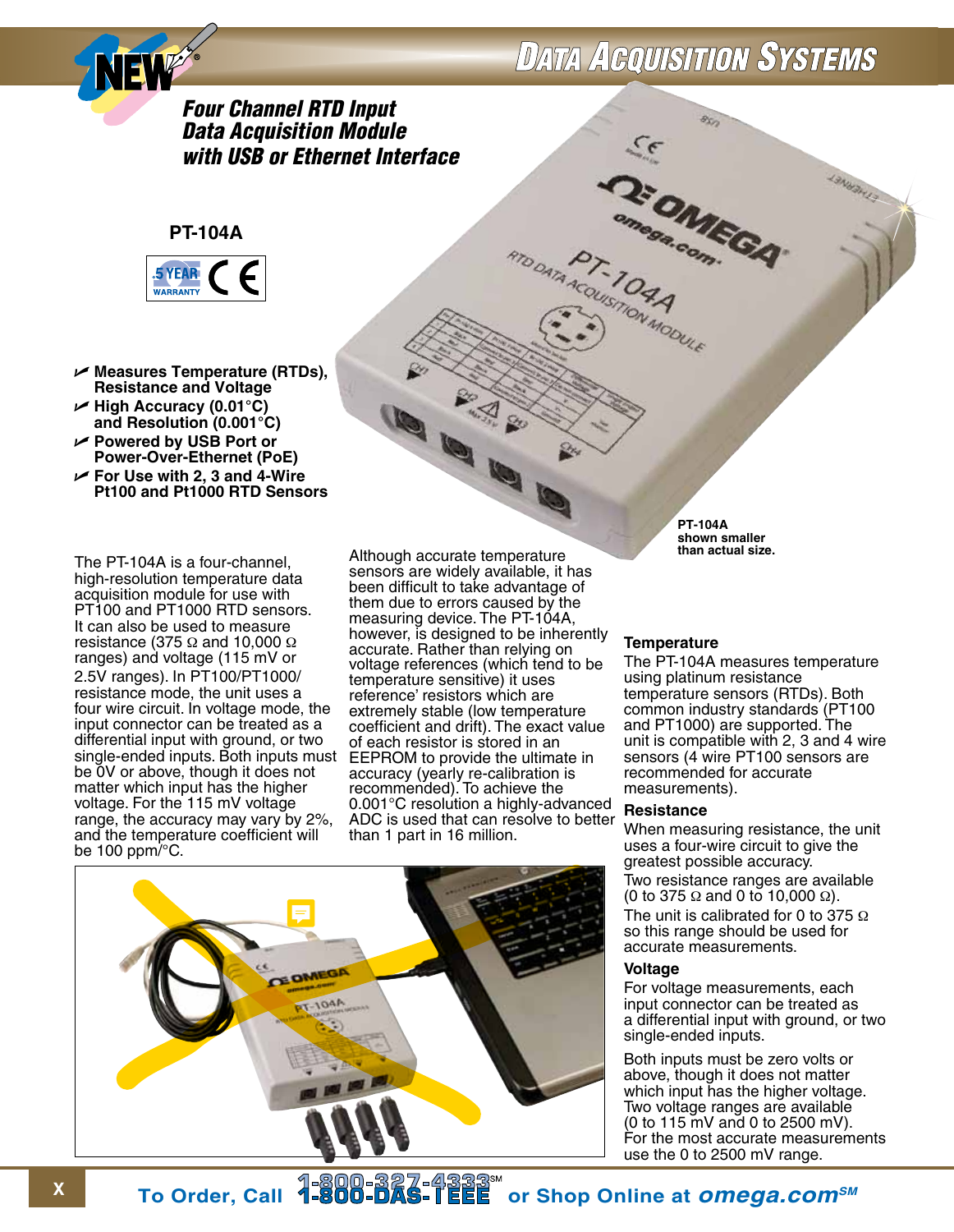

### **Remote Data Collection**

The new USB/Ethernet interface allows the logger to be used in a variety of situations: USB-only, USBpowered with Ethernet data, and Ethernet data with Power-over-Ethernet (PoE). Using the Ethernet interface, the PT-104A can be located anywhere on a LAN or on the internet.

#### **Power over Ethernet (PoE)**

The PT-104A can obtain its power from the Ethernet port as a Powered Device (PD) according to the PoE standard. To use this feature, you must connect the unit to Power Sourcing Equipment (PSE) such as a network switch, router or power injector that also supports the PoE standard. Any standard Ethernet cable up to 100 m (about 328') in length can be used.

#### **Software**

The PT-104A is supplied with Windows Logging and Player Software. The software will automatically detect which sensor is connected and will display readings in the correct units. Also supplied is a software development kit (SDK). The SDK contains a range of software drivers and example code that you can use to write your own software or to use your PT-104A data logger with third party software. With the included Logging Software you can set the sampling interval from 1 second to several hours and set the maximum number of readings. You can also tell the PT-104A data acquisition module what do to when the temperature

readings have been taken—either: stop; repeat immediately (start again); scroll (oldest recordings disappear); or repeat after delay (where the delay is set by the user)

Multiple PT-104A modules can be used simultaneously with the logging software. Also, PT-104A modules can be mixed with TC-08 thermocouple input modules and used at the same time. Up to 20 units of any kind (PT-104A or TC-08) can be connected.

Using the PT-104A logging software, data can be viewed in a spreadsheet and/or in a graph as it is being recorded. Data collected from previous recordings can also be viewed using the Player.

# **Specifications**

| PT-104A Platinum Resistance Data Logger      |                                                                                                                                                                                               |                                                      |                               |
|----------------------------------------------|-----------------------------------------------------------------------------------------------------------------------------------------------------------------------------------------------|------------------------------------------------------|-------------------------------|
| <b>Temperature</b>                           | <b>Resistance</b>                                                                                                                                                                             | <b>Voltage</b>                                       |                               |
| <b>Sensor</b>                                | Pt100 <sup>1</sup> , Pt1000                                                                                                                                                                   | N/A                                                  | N/A                           |
| Range                                        | -200 to 800 $^{\circ}$ C<br>-328 to 1472°F)                                                                                                                                                   | 0 to 375 $\Omega$ <sup>1</sup><br>0 to 10 k $\Omega$ | 0 to $115$ mV<br>0 to $2.5V1$ |
| <b>Linearity</b>                             | 20 ppm                                                                                                                                                                                        | 20 ppm                                               | 20 ppm                        |
| Accuracy @ 25°C                              | $0.01^{\circ}C^{1}$                                                                                                                                                                           | $20$ ppm $1$                                         | $0.2\%$ <sup>1</sup>          |
| <b>Temperature</b><br><b>Coefficient</b>     | 5 ppm/°C                                                                                                                                                                                      | 5 ppm/°C                                             | 100 ppm/°C                    |
| <b>RMS Noise</b><br>(Using Filter)           | $0.01^{\circ}$ C                                                                                                                                                                              | 10 ppm                                               | 10 ppm                        |
| <b>Resolution</b>                            | $0.001^{\circ}$ C                                                                                                                                                                             | $1 \mu \Omega$                                       | $0.156 \mu V$                 |
| <b>Conversion Time</b><br><b>Per Channel</b> |                                                                                                                                                                                               | 720 mS                                               |                               |
| <b>Number of Inputs</b>                      |                                                                                                                                                                                               | $\overline{4}$                                       |                               |
| <b>Connectors</b>                            |                                                                                                                                                                                               | 4-pin mini DIN                                       |                               |
| <b>Input Impedance</b>                       |                                                                                                                                                                                               | $>>1$ M $\Omega$                                     |                               |
| <b>Overvoltage Protection</b>                | ±30V                                                                                                                                                                                          |                                                      |                               |
| <b>Power</b>                                 | Powered by USB or Ethernet:<br>USB 1.1: 5V ±10% @ <100 mA<br>USB 2.0: $5V \pm 10\%$ @ <200 mA<br>Ethernet: $48V \pm 20\%$ @ <40 mA (<2W)                                                      |                                                      |                               |
| <b>Environmental</b>                         | 20 to 30°C (68 to 86°F) for stated accuracy,<br>0 to $70^{\circ}$ C (32 to 158 $^{\circ}$ F) operating,<br>20 to 90% RH                                                                       |                                                      |                               |
| <b>Software</b>                              | Logging Software for 32-bit or 64-bit editions of Windows XP<br>(SP2 or greater), Vista, 7.<br>Software Development Kit containing drivers and example code for C,<br>C++, Excel and LabView. |                                                      |                               |
| <b>Ethernet Port</b>                         | Conforms to IEEE 802.3 10Base-T.<br>Compatible with 10/100/1000Base-T networks.<br>Conforms to IEEE 802.3af Power-over-Ethernet (PoE)                                                         |                                                      |                               |
| <b>USB Port</b>                              | Conforms to USB 2.0 full-speed (12 Mbps)                                                                                                                                                      |                                                      |                               |
| <b>Computer Interface</b>                    | <b>USB or Ethernet</b>                                                                                                                                                                        |                                                      |                               |
| <b>Dimensions</b>                            | 36 H x 135 W x 184 mm D (1.42 x 5.31 x 7.24")                                                                                                                                                 |                                                      |                               |
| Weight                                       | 500 g (1.1 lb)                                                                                                                                                                                |                                                      |                               |

1*Quoted accuracy is for options marked*